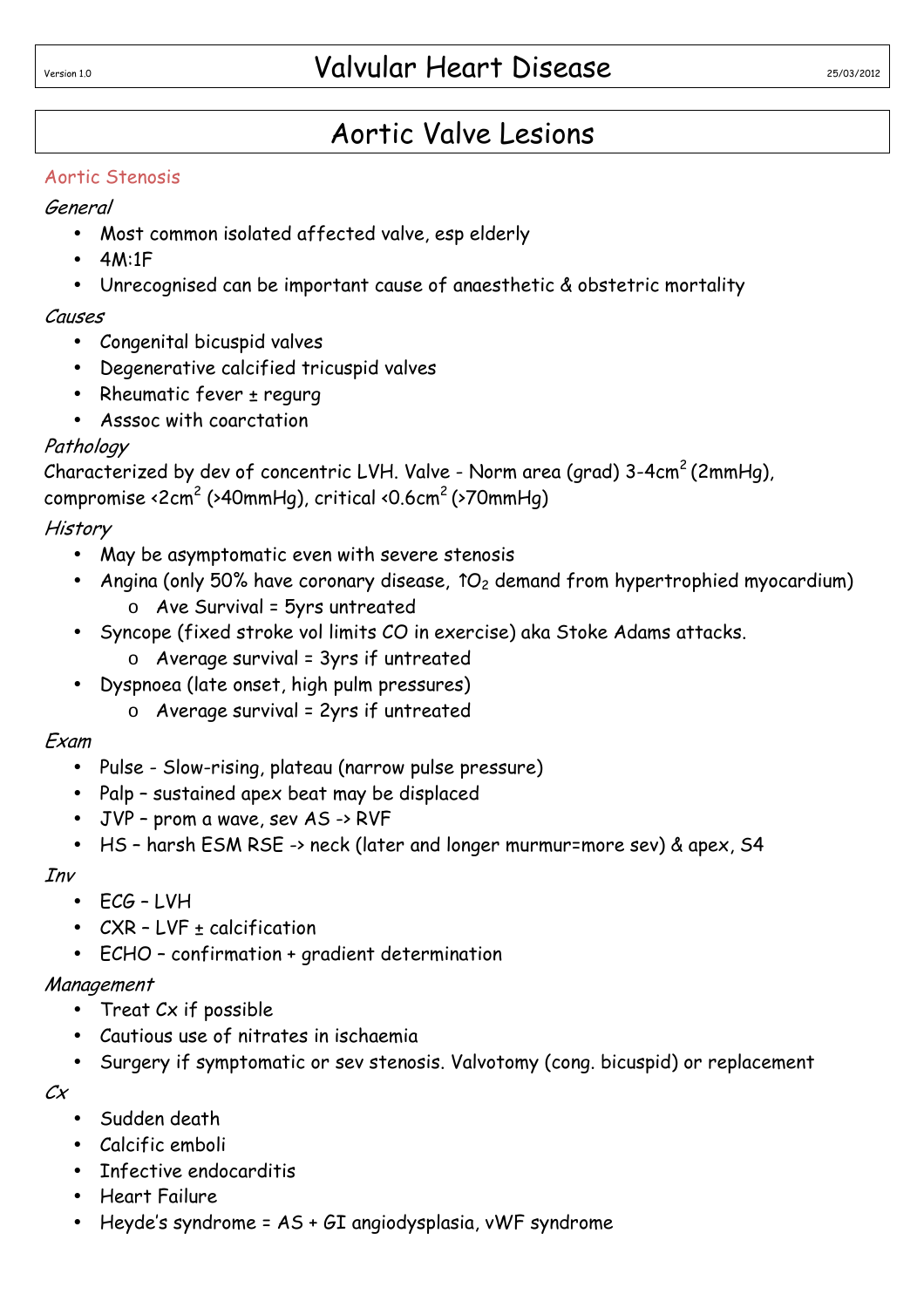#### Aortic Sclerosis

- Thickening of leaflets
- Minimal flow obstruction
- Similar murmur to AS without other features
- Common in >65y
- 15% progress to AS within 7yrs

#### Aortic Regurgitation

#### Causes

- Rheumatic fever ± regurg
- Congenital bicuspid valves
- Endocarditis
- Aortic dissection
- HT in elderly
- Seronegative arthropathies, SLE
- Congenital
- Other: Marfan's, VSD, Congenital, Syphilis

#### **History**

- Asymptomatic
- Angina
- Syncope
- Dyspnoea, SOBOE

#### Exam

- Pulses Collapsing, water hammer pulse (wide pulse pressure)
	- o Quinke's sign nailbed pulsations
	- o Corrigan's sign prom carotid pulsations
	- o Traube's sign pistol shot sounding fem pulses
	- o Duroziez's sign sys & dia murmurs over partly occluded femorals
- Palp sustained apex beat may be diplaced
- JVP prom a wave, sev AS -> RVF
- HS decrescendo early diastolic murmur lower LSE (longer murmur=more sev) ± flow murmur, Austin Flint murmur, S3

#### Inv

- ECG LVH & strain
- $CXR$   $LVH$  + calcification
- ECHO confirmation + ejection fraction determination

#### Management

- Treat Sx & Cx if possible
- Arterial vasodilation will ↓resistance to ventricular ejection e.g. ACEI, CCB, diuretics
- Surgery if symptomatic, decreasing ej. fraction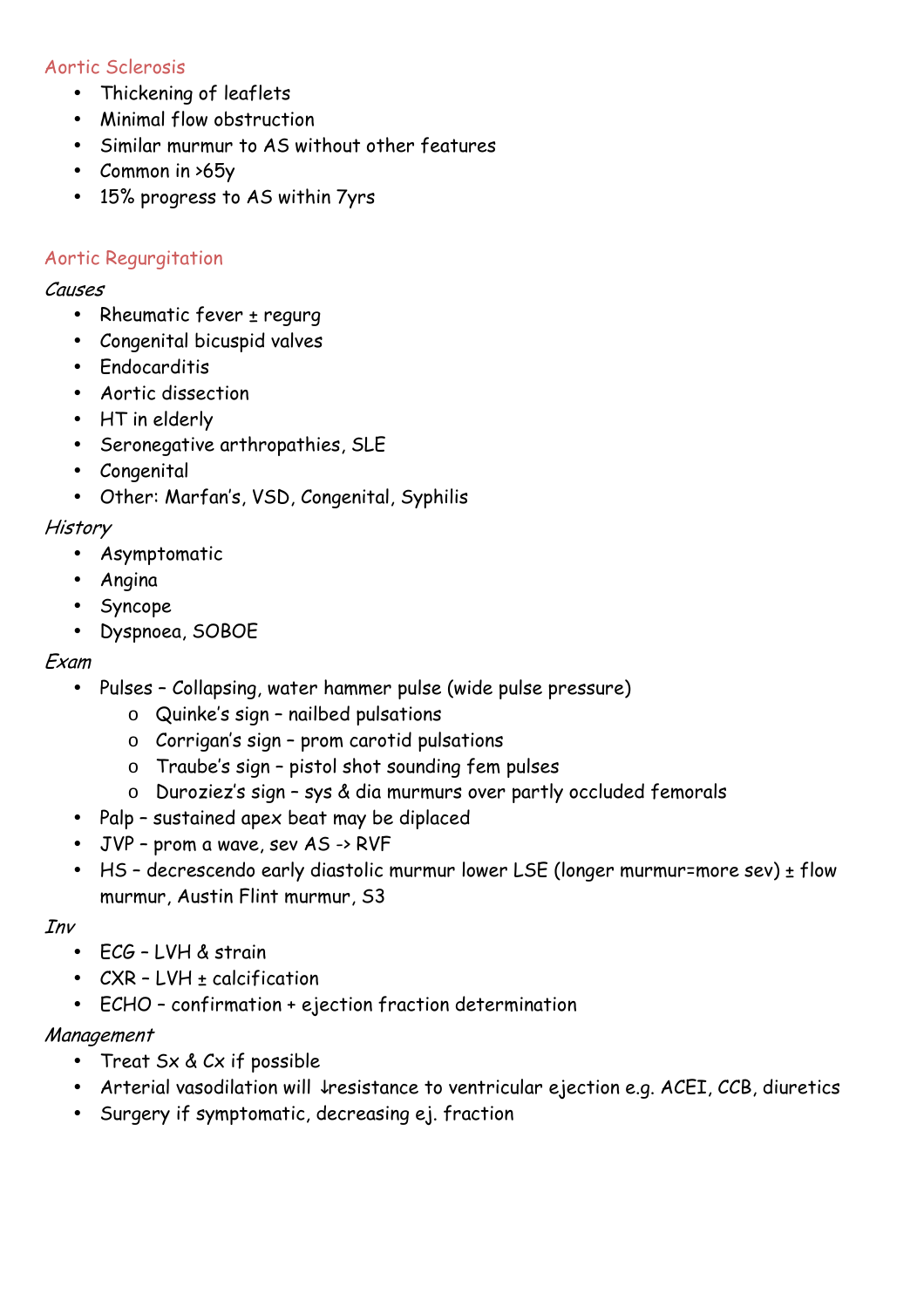# Mitral Valve Lesions

#### Mitral Stenosis

#### Valve

• Normal 6 $\mathsf{cm}^2$ , severe stenosis <1 $\mathsf{cm}^2$ 

#### Causes

- Rheumatic fever
- Congenital (rare)
- Austin Flint murmur of AR

#### Features

- Malar flush
- Loud S1 opening snap
- Mid-diastolic rumble
- Tapping apex

## Inv

- ECG AF (common), P mitrale, RAD/RV strain (severe)
- CXR MV calcification, LA enlargement (double shadow R heart border, displaced L bronchus), prom pulm arteries, peripheral paucity of markings, signs of HF
- ECHO

## **Surgery**

• If SOB on minimal exercise, valve area $\Omega$ cm<sup>2</sup>

# Mitral Regurgitation

## Causes

- Physiological (minor)
- MV prolapse, papillary muscle dysfn
- Rheumatic fever
- Cardiomyopathy (HOCM, dilated, ischaemic)
- Endocarditis
- LVF
- Connective tissue disease (Marfan, RA, Ank.Spond)
- Congenital (endocardial cushion defects)
- Trauma

#### Features

- Soft S1, pansystolic murmur at apex -> axilla
- Apex displaced
- $\bullet$  S3 (sev)

#### Inv

- ECG AF, P mitrale, RAD, LV strain
- CXR MV calcified, LA enlarged (dble shadow R Ht border, displaced L bronchus), LVH
- ECHO

#### Management

- Treat Sx & Cx if possible
- Arterial vasodilation ↓resistance to ventricular ejection e.g. ACEI, CCB, diuretics
- Surgery not usual unless MV prolapse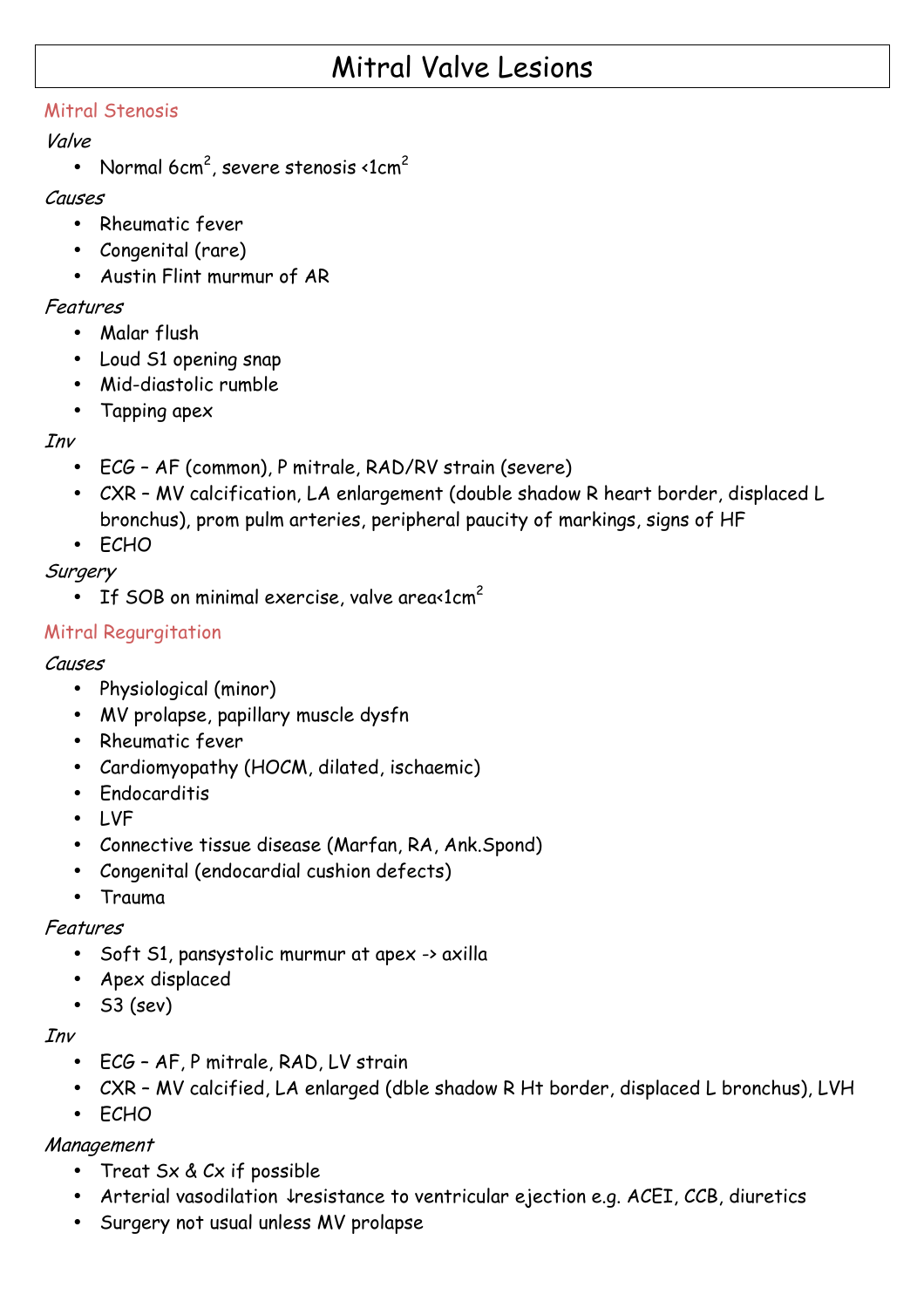## Mitral Valve Prolapse

#### Background

- Commonest heart lesion in community: 1-3%
- AD inheritance with less male penetrance
- Cause: Defective collagen synthesis

## **Definition**

- Single or both leaflets > 2mm beyond annular plane ± leaflet thickening
- Posterior prolapse more frequent than anterior

## Exam

• Systolic click & late systolic murmur (earlier with Valsalva, delayed with squatting)

## Assocs

- Marfan's
- HOCM
- Mitral stenosis
- ASD secundum
- Anorexia nervosa
- Low wt & low BP
- Palpitations

#### Cx

- Sudden death
- Embolism
- Arrhythmias
- Endocarditis

# Management

- No restrictions in activity in asymptomatic individuals
- Surgery for high risk